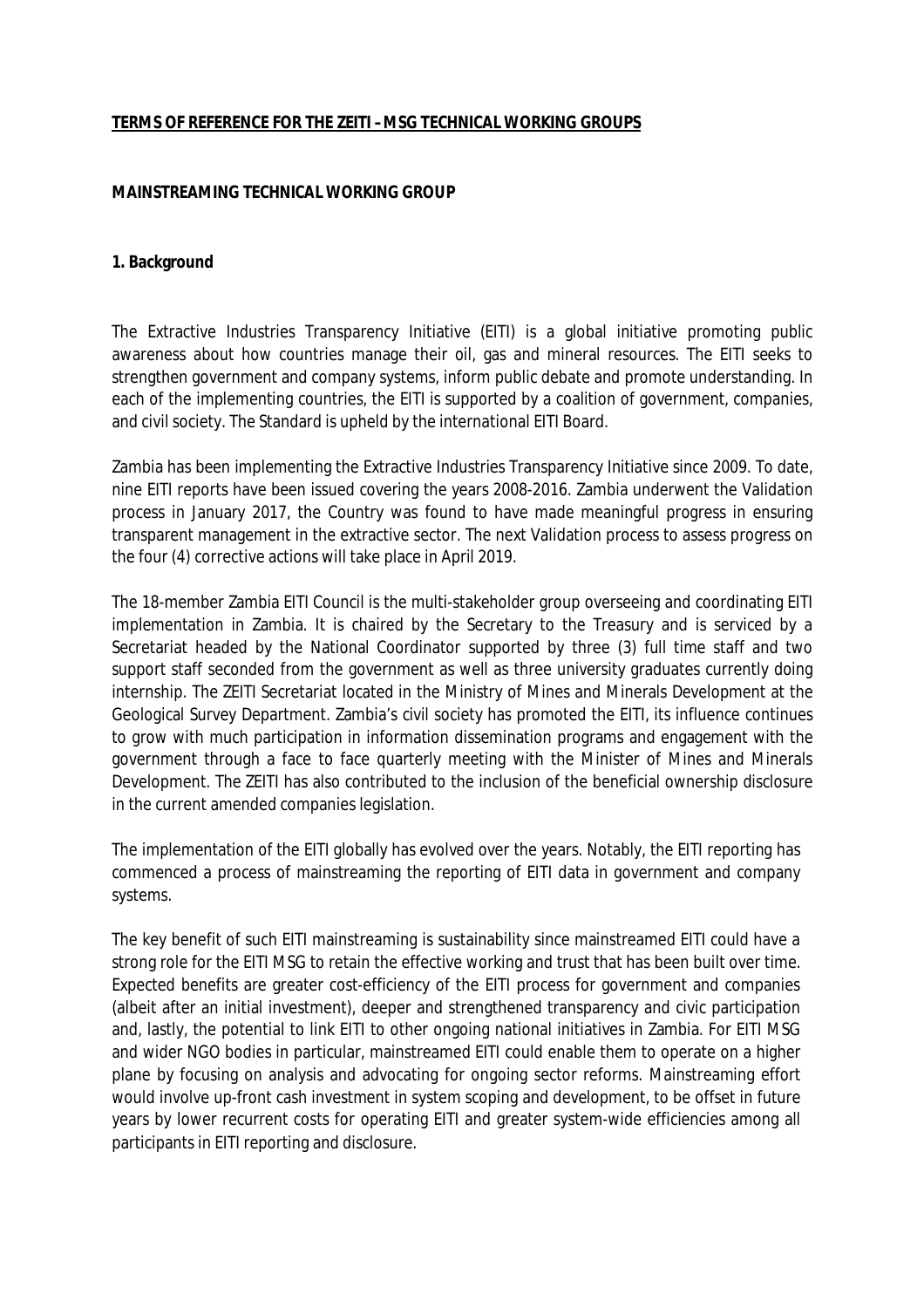The expected outcome is to raise EITI implementation in Zambia to a new level where ZEITI positions itself as a sounding board for multi-stakeholder supported policies for improved mining sector governance in Zambia by initiating and actively participation in the policy dialogue on mining sector governance. The impact of EITI would be its contribution to better informed multistakeholder policy proposals and to multi-stakeholder dialogue and inclusion within the mining industry.

# **2. Rationale for the Mainstreaming technical working group**

The mainstreaming technical working group will take the role of outreach to various reporting entities on the opportunities for systematic disclosure of EITI information. As part of its TORs, the working group will develop a framework that focuses on medium and long-term strategies for systematically disclosing EITI information. This could be through the ZEITI website in the short term and reporting agencies' platforms in the long term. The working group could also be tasked to identify and document any legislation that needs to be reviewed to enable systematic disclosure of EITI information. The working group will work closely with the Consultant who will undertake the mainstreaming feasibility study with current funding from the World Bank.

Members:

- 1. Zambia Revenue Authority
- 2. Chamber of Mines
- 3. Southern African Resource Watch
- 4. Ministry of Justice
- 5. Chibuluma Copper Mines Plc
- 6. BarrickLumwana Copper Mines Plc

# **3. Functions of the mainstreaming technical working group**

- To provide an overview understanding; describing the key existing GoZ and company systems that are already publicly available via web sites or other means and potential host platform;
- To obtain and document stakeholders' inputs on forming a working group to move ahead on EITI mainstreaming;
- To identify constraints and enabling mechanisms: outline legal, technical/operating or any other barriers or gaps can limit mainstreaming goals above;
- To set out a proposed IT systems architecture, frequency of data flows, EDI data exchange protocols etc. for a mainstreamed EITI Portal in line with EITI Standard. In particular, the technical solution should set out options on ways to build existing GoZ systems with new interfaces and sub-systems as needed;
- To set out feasibility findings and technical solution, together with recommended implementation action steps, estimated costs, sequence, responsible parties, timelines, and resource needs;
- To perform a cost-based comparison of standalone EITI vis-à-vis a component-wise costing of the various options provided for mainstreamed EITI;
- To Propose a roadmap and a funding strategy for securing support for "EITI mainstreaming" implementation.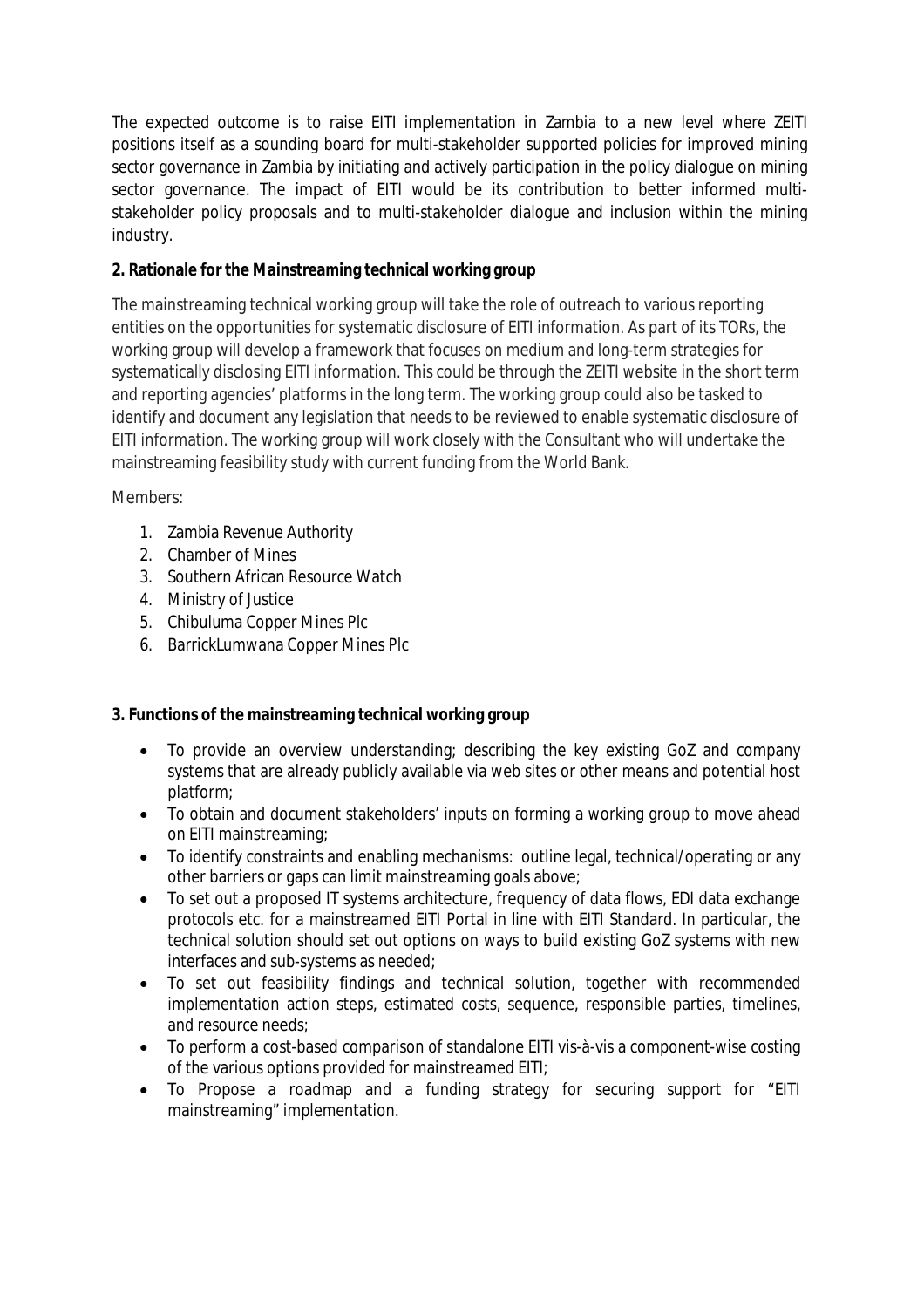### **DATA AND QUALITY ASSURANCE TECHNICAL WORKING GROUP**

### **1. Background**

The Extractive Industries Transparency Initiative (EITI) is a global initiative promoting public awareness about how countries manage their oil, gas and mineral resources. The EITI seeks to strengthen government and company systems, inform public debate and promote understanding. In each of the implementing countries, the EITI is supported by a coalition of government, companies, and civil society. The Standard is upheld by the international EITI Board.

Zambia has been implementing the Extractive Industries Transparency Initiative since 2009. To date, nine EITI reports have been issued covering the years 2008-2016. Zambia underwent the Validation process in January 2017, the Country was found to have made meaningful progress in ensuring transparent management in the extractive sector. The next Validation process to assess progress on the four (4) corrective actions will take place in April 2019.

The 18-member Zambia EITI Council is the multi-stakeholder group overseeing and coordinating EITI implementation in Zambia. It is chaired by the Secretary to the Treasury and is serviced by a Secretariat headed by the National Coordinator supported by three (3) full time staff and two support staff seconded from the government as well as three university graduates currently doing internship. The ZEITI Secretariat located in the Ministry of Mines and Minerals Development at the Geological Survey Department. Zambia's civil society has promoted the EITI, its influence continues to grow with much participation in information dissemination programs and engagement with the government through a face to face quarterly meeting with the Minister of Mines and Minerals Development. The ZEITI has also contributed to the inclusion of the beneficial ownership disclosure in the current amended companies legislation.

The implementation of the EITI globally has evolved over the years. Notably, the EITI reporting has commenced a process of mainstreaming the reporting of EITI data in government and company systems.

The key benefit of such EITI mainstreaming is sustainability since mainstreamed EITI could have a strong role for the EITI MSG to retain the effective working and trust that has been built over time. Expected benefits are greater cost-efficiency of the EITI process for government and companies (albeit after an initial investment), deeper and strengthened transparency and civic participation and, lastly, the potential to link EITI to other ongoing national initiatives in Zambia. For EITI MSG and wider NGO bodies in particular, mainstreamed EITI could enable them to operate on a higher plane by focusing on analysis and advocating for ongoing sector reforms. Mainstreaming effort would involve up-front cash investment in system scoping and development, to be offset in future years by lower recurrent costs for operating EITI and greater system-wide efficiencies among all participants in EITI reporting and disclosure.

The expected outcome is to raise EITI implementation in Zambia to a new level where ZEITI positions itself as a sounding board for multi-stakeholder supported policies for improved mining sector governance in Zambia by initiating and actively participation in the policy dialogue on mining sector governance. The impact of EITI would be its contribution to better informed multi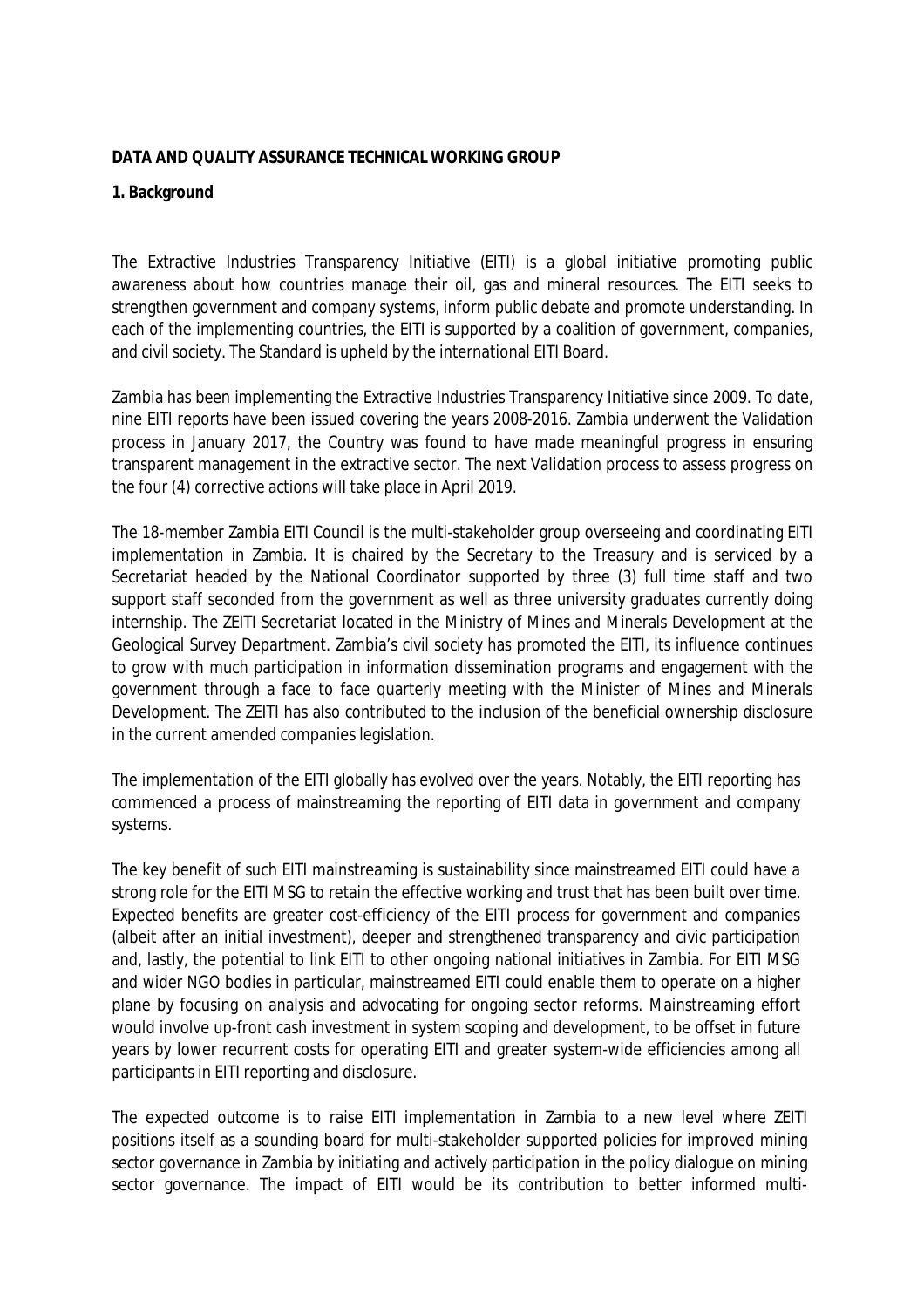stakeholder policy proposals and to multi-stakeholder dialogue and inclusion within the mining industry.

### **2. Rationale for the data and quality assurance technical working group**

This working group working alongside the Office of the Auditor General could develop a quality assurance framework that enables the MSG to check the quality of disclosed data on various platforms. All matters related to data reconciliation and verification could be handled by this working group. One of the issues the working group could tackle is the development of a framework for undertaking data assurance such as data sampling mechanisms and risk-based reconciliation. For example, the working group could decide what materiality threshold could be applied on a revenue stream or reporting entity that would merit a reconciliation of the data.

### Members:

- 1. Ministry of Local Government
- 2. AZMEC
- 3. Ministry of Finance
- 4. Publish What You Pay
- 5. Actionaid Zambia

# **3. Functions of the data and quality technical working group**

- Collaborate with the Office of the Auditor General to develop a framework for assuring data from the EITI reporting process;
- Develop data validation approaches and tools such as risk based methods for data assurance;
- Support the hiring of a consultant to revise the existing draft ZEITI Bill and also to draft the ZEITI Policy
- Support Consultant in conducting consultative meetings with stakeholders
- Contribute towards raising awareness on the ZEITI legislation and policy
- Engage Parliament to lobby for the enactment of the ZEITI legislation

# **POLICY AND DATA ANALYSIS TECHNICAL WORKING GROUP**

### **1. Background**

The Extractive Industries Transparency Initiative (EITI) is a global initiative promoting public awareness about how countries manage their oil, gas and mineral resources. The EITI seeks to strengthen government and company systems, inform public debate and promote understanding. In each of the implementing countries, the EITI is supported by a coalition of government, companies, and civil society. The Standard is upheld by the international EITI Board.

Zambia has been implementing the Extractive Industries Transparency Initiative since 2009. To date, nine EITI reports have been issued covering the years 2008-2016. Zambia underwent the Validation process in January 2017, the Country was found to have made meaningful progress in ensuring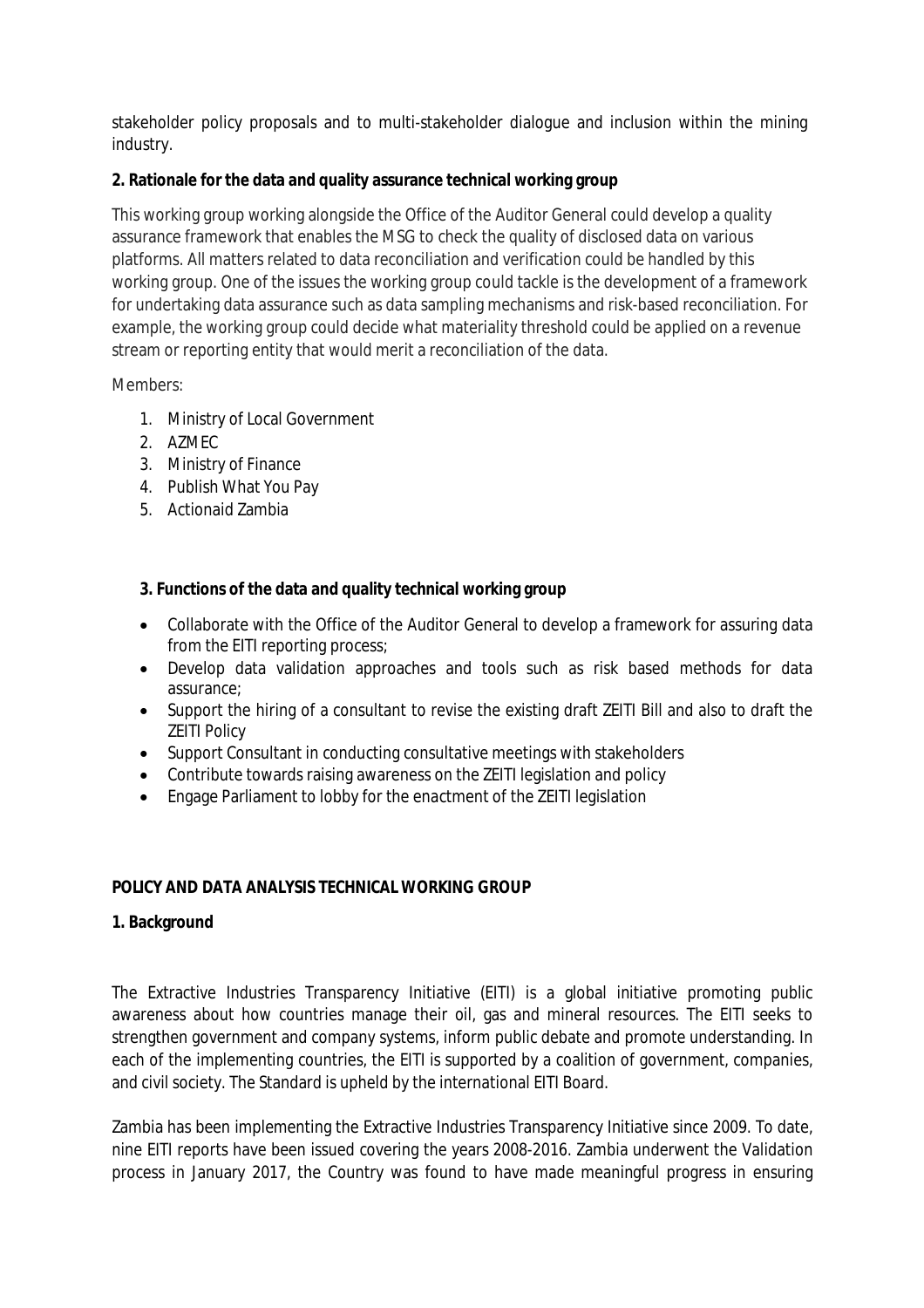transparent management in the extractive sector. The next Validation process to assess progress on the four (4) corrective actions will take place in April 2019.

The 18-member Zambia EITI Council is the multi-stakeholder group overseeing and coordinating EITI implementation in Zambia. It is chaired by the Secretary to the Treasury and is serviced by a Secretariat headed by the National Coordinator supported by three (3) full time staff and two support staff seconded from the government as well as three university graduates currently doing internship. The ZEITI Secretariat located in the Ministry of Mines and Minerals Development at the Geological Survey Department. Zambia's civil society has promoted the EITI, its influence continues to grow with much participation in information dissemination programs and engagement with the government through a face to face quarterly meeting with the Minister of Mines and Minerals Development. The ZEITI has also contributed to the inclusion of the beneficial ownership disclosure in the current amended companies legislation.

The implementation of the EITI globally has evolved over the years. Notably, the EITI reporting has commenced a process of mainstreaming the reporting of EITI data in government and company systems.

The key benefit of such EITI mainstreaming is sustainability since mainstreamed EITI could have a strong role for the EITI MSG to retain the effective working and trust that has been built over time. Expected benefits are greater cost-efficiency of the EITI process for government and companies (albeit after an initial investment), deeper and strengthened transparency and civic participation and, lastly, the potential to link EITI to other ongoing national initiatives in Zambia. For EITI MSG and wider NGO bodies in particular, mainstreamed EITI could enable them to operate on a higher plane by focusing on analysis and advocating for ongoing sector reforms. Mainstreaming effort would involve up-front cash investment in system scoping and development, to be offset in future years by lower recurrent costs for operating EITI and greater system-wide efficiencies among all participants in EITI reporting and disclosure.

The expected outcome is to raise EITI implementation in Zambia to a new level where ZEITI positions itself as a sounding board for multi-stakeholder supported policies for improved mining sector governance in Zambia by initiating and actively participation in the policy dialogue on mining sector governance. The impact of EITI would be its contribution to better informed multistakeholder policy proposals and to multi-stakeholder dialogue and inclusion within the mining industry.

### **2. Rationale for the policy and data analysis technical working group**

This working group could be responsible for developing the annual ZEITI work plan and the overall implementation strategy of the ZEITI. The working group could also be responsible for data analysis from the EITI reporting and the production of policy briefs for dissemination to various stakeholders. In addition, the working group could be tasked to work closely with the ZEITI Champion and other key stakeholders in raising the profile of activities being implemented by the ZEITI. This working group could also lead the dissemination activities of the ZEITI in addition to the production of activity reports for the ZEITI.

Members:

- 1. Bank of Zambia
- 2. Council of Churches in Zambia